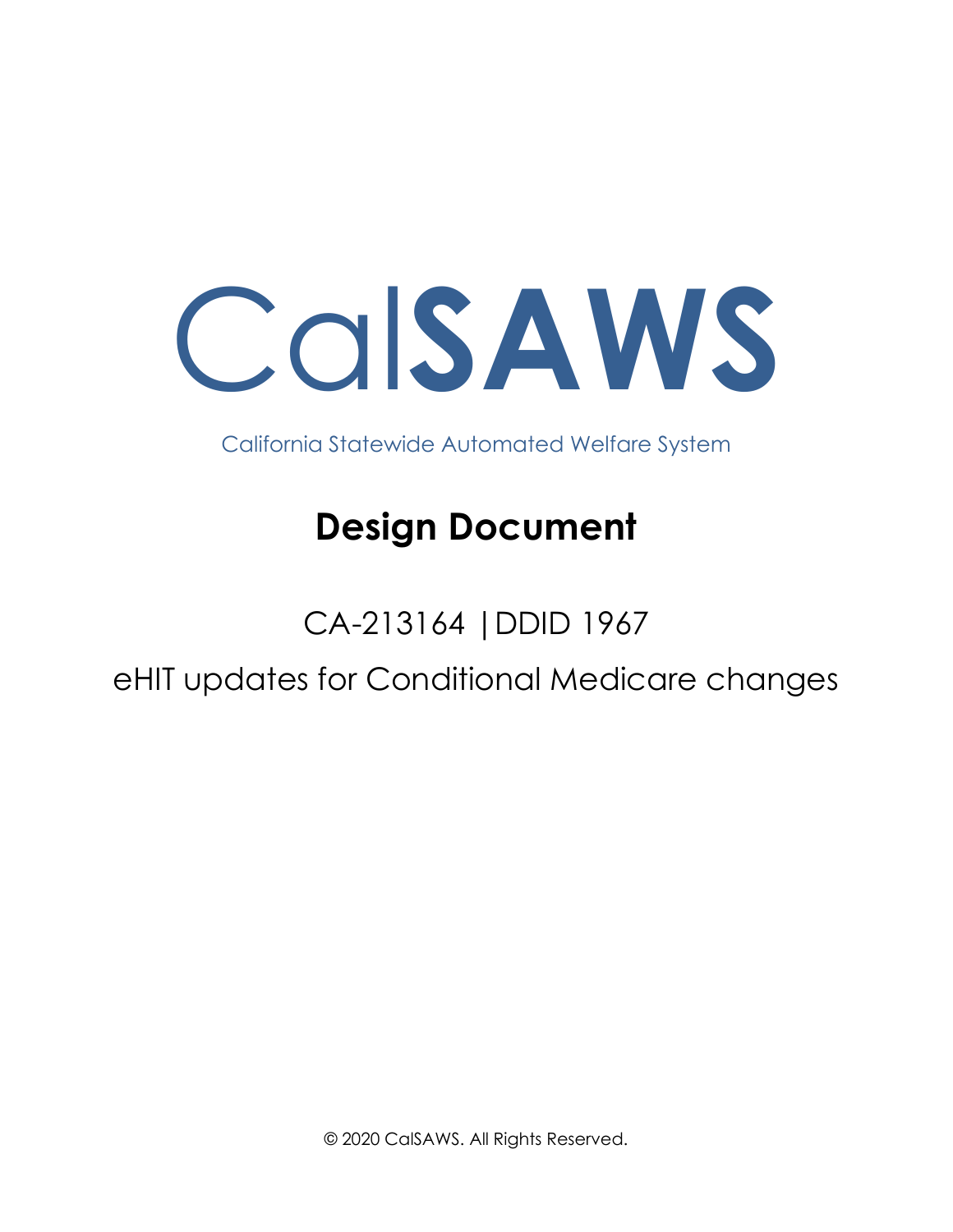|                | DOCUMENT APPROVAL HISTORY |                                                                        |
|----------------|---------------------------|------------------------------------------------------------------------|
| <b>CalSAWS</b> | Prepared By               | Rajan Vadapalli                                                        |
|                | Reviewed By               | Amy Gill, Max Volf, Geetha Ramalingam, Prashant<br>Goel, Derek Goering |

| <b>DATE</b> | <b>DOCUMENT</b><br><b>VERSION</b> | <b>REVISION DESCRIPTION</b>                                                                                                                     | <b>AUTHOR</b>      |
|-------------|-----------------------------------|-------------------------------------------------------------------------------------------------------------------------------------------------|--------------------|
| 02/27/2020  | $\cdot$                           | eHIT section added                                                                                                                              | Rajan<br>Vadapalli |
| 05/13/2020  | $\cdot$                           | Edited eHIT criteria and updated<br>current design                                                                                              | Renee<br>Gustafson |
| 05/27/2020  | .3                                | Updated overviews and re-<br>formatted                                                                                                          | Renee<br>Gustafson |
| 07/08/2020  | .4                                | Clarified 2.1.2.2.a.i and 2.1.2.2.b.ii to<br>also include criteria for 'Part A<br>Conditional Eligible' is blank or "No".<br>Added assumption 2 | Renee<br>Gustafson |
| 09/24/2020  | 1.1                               | Updated 2.1.2 section as part of<br><b>Content Revision</b>                                                                                     | Rajan<br>Vadapalli |
|             |                                   |                                                                                                                                                 |                    |
|             |                                   |                                                                                                                                                 |                    |
|             |                                   |                                                                                                                                                 |                    |
|             |                                   |                                                                                                                                                 |                    |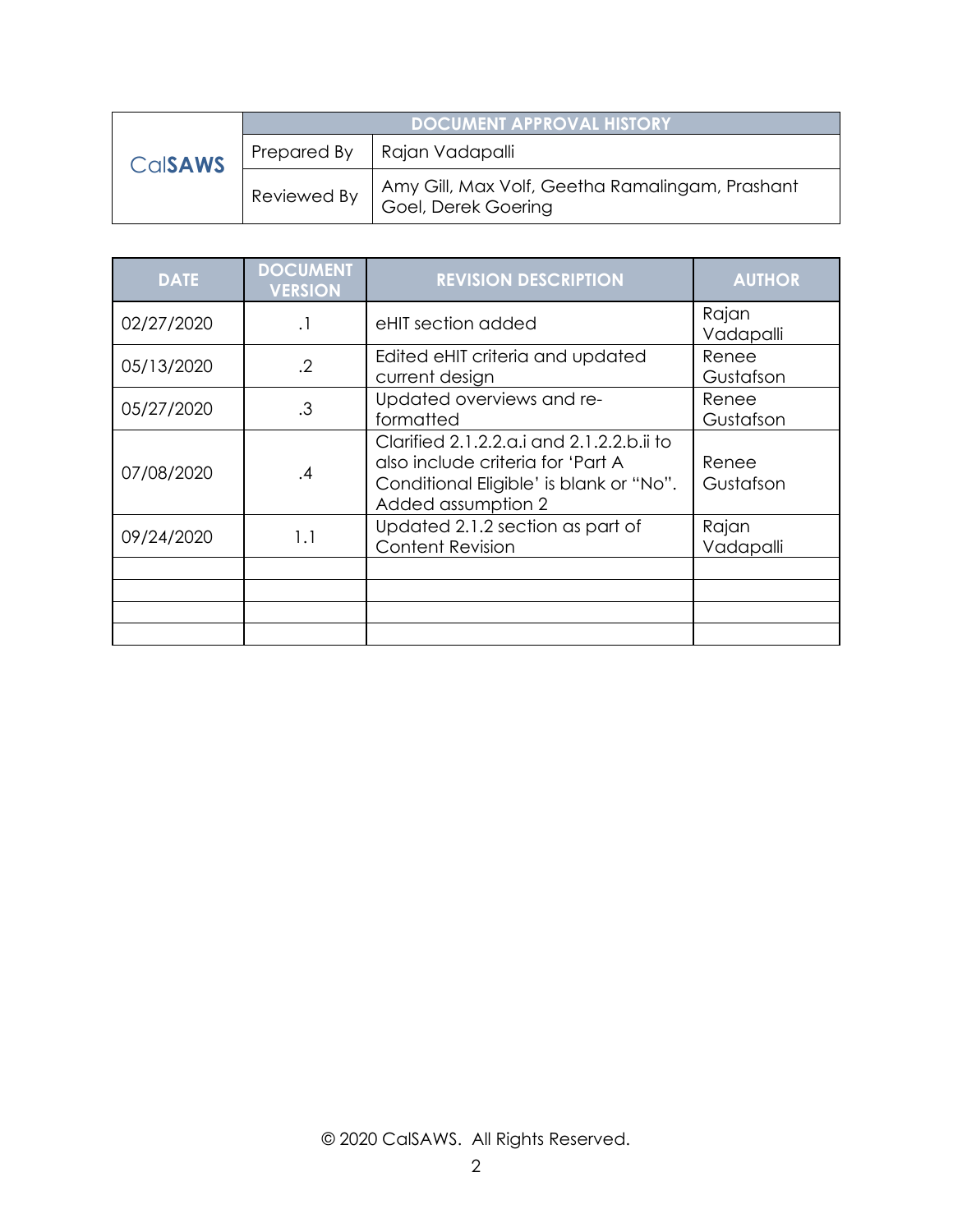### **Table of Contents**

| $\overline{2}$ |  |       |  |  |
|----------------|--|-------|--|--|
|                |  |       |  |  |
|                |  |       |  |  |
|                |  | 2.1.2 |  |  |
|                |  | 2.1.3 |  |  |
|                |  |       |  |  |
| 3              |  |       |  |  |
|                |  |       |  |  |
|                |  |       |  |  |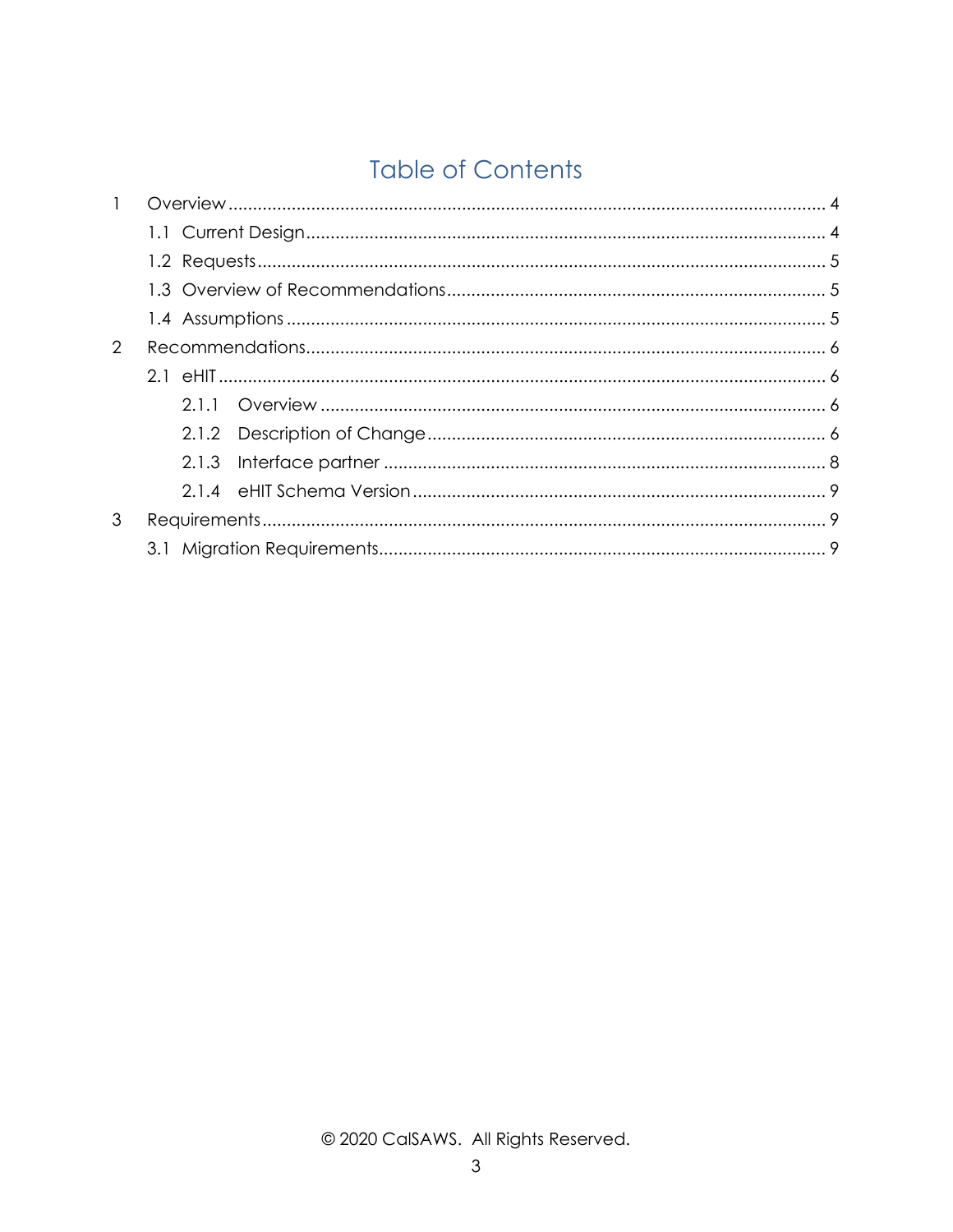#### <span id="page-3-0"></span>**1 OVERVIEW**

This is a migration requirement to update the eHIT interface to not consider an individual as having Medicare when the individual has only conditional Medicare Part A.

#### <span id="page-3-1"></span>**1.1 Current Design**

With CA-207207, two new fields are added to the LRS/CalSAWS Medicare Detail page to track conditional eligibility to Medicare Part A during the annual Medicare open enrollment period (January-March).

LRS/CalSAWS eHIT functionality sends 'Current or Offered Health Program' as "Medicare" in an Eligibility Determination Request (EDR) when an individual has a Medicare record effective for the EDR benefit month and the Medicare record has a selection in 'Part A Payment Method' or 'Part B Payment Method'.

LRS/CalSAWS eHIT functionality sends 'Current or Offered Health Program' as "None of the Above" in the EDR when no Medicare record exists or is effective for the individual in the EDR benefit month, and the only Health Coverage Type is 'All Other Health Coverage', and the Other Health Care Detail record is not for Employer Sponsored Insurance Outside Exchange, COBRA, or a Retiree Health Policy. When the 'Current or Offered Health Program' of "None of the Above" is sent in an EDR, the 'Free Medicare Part A' indicator is required and is sent as "No". If the 'Current or Offered Health Program' is anything other than "None of the Above", the 'Free Medicare Part A' indicator is not required and no value is sent for the indicator.

**Note**: The 'Free Medicare Part A' indicator is only required when sending 'Current or Offered Health Program' of "None of the above". LRS/CalSAWS never sends "Yes" for 'Free Medicare Part A' indicator because if a Medicare record exists for the EDR benefit month, the 'Current or Offered Health Program' is "Medicare" in the EDR.

LRS/CalSAWS eHIT functionality sends in the EDR the Medicare Admin Verification as "Yes" for an individual when a Medicare record has a selection in 'Part A Payment Method' or 'Part B Payment Method', the record is effective for the EDR benefit month and has "Verified" status; otherwise, the Medicare Admin Verification is sent as "No". There is no way to indicate in the EDR that the Medicare Admin Verification is pending to allow CalHEERS to attempt to electronically verify.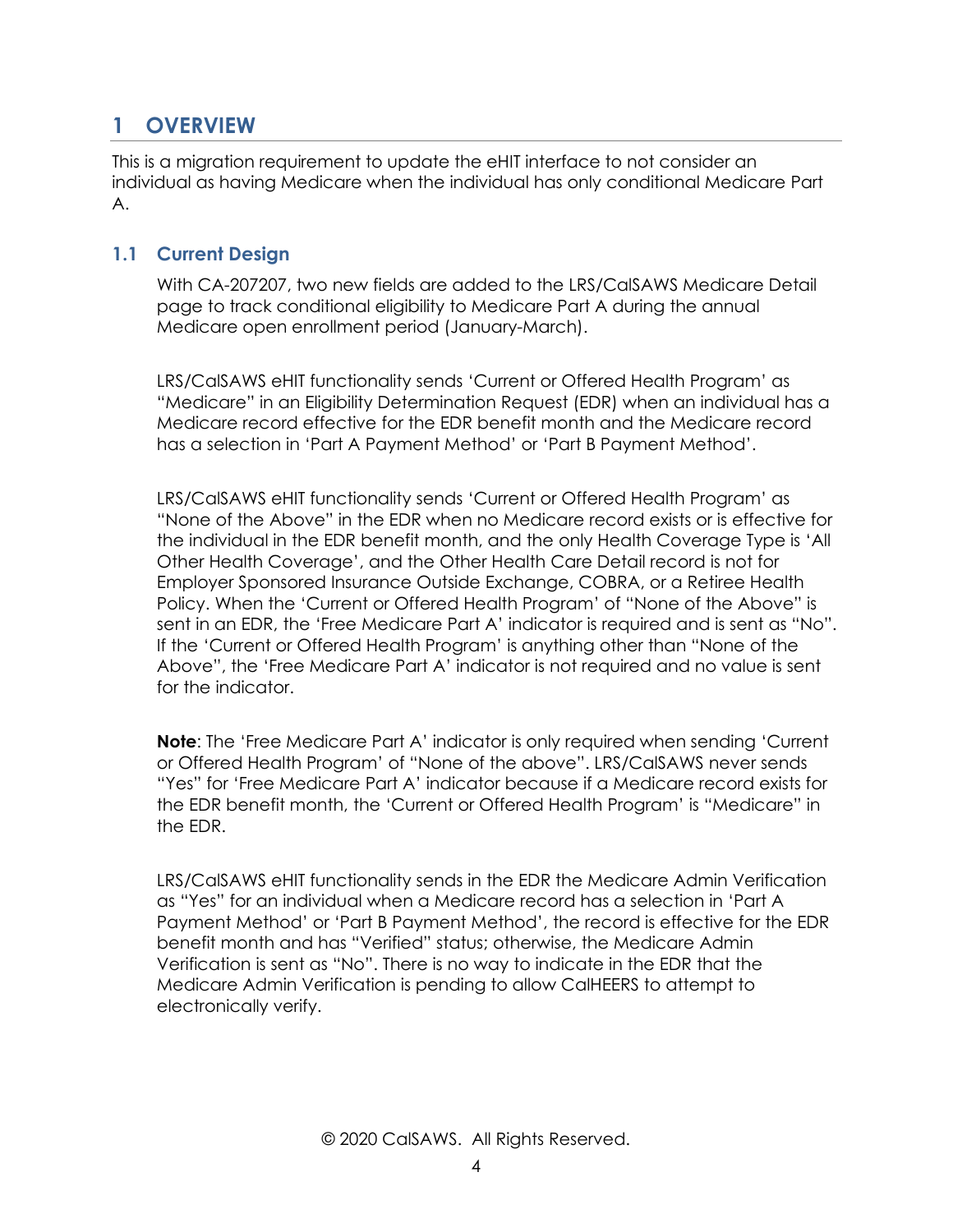#### <span id="page-4-0"></span>**1.2 Requests**

- 1. Update eHIT functionality to account for the new conditional Medicare Part A functionality introduced with CA-207207. Do not consider the individual as receiving Medicare for a MAGI Determination until the Medicare Part A is no longer conditional.
- 2. Update eHIT functionality to no longer default the Medicare Admin Verification to "No" when the Medicare record has a "Pending" verification status to allow CalHEERS to attempt an electronic verification of Medicare.
- 3. Update eHIT functionality to communicate if an individual has free Medicare Part A when they are receiving Medicare.

#### <span id="page-4-1"></span>**1.3 Overview of Recommendations**

1. Update eHIT logic to communicate an individual as having Medicare and the Admin Verification for Medicare only when the individual no longer has conditional eligibility to Medicare Part A. Update eHIT logic to no longer default an Admin Verification = No for Medicare if the Medicare record is valid for the EDR benefit month and is pending Verification in LRS/CalSAWS.

#### <span id="page-4-2"></span>**1.4 Assumptions**

- 1. This SCR will be implemented at the same time as CA-207207.
- 2. This SCR will be implemented after the eHIT Schema version 16, with CA-214445|CIV-106700 in Release 20.09.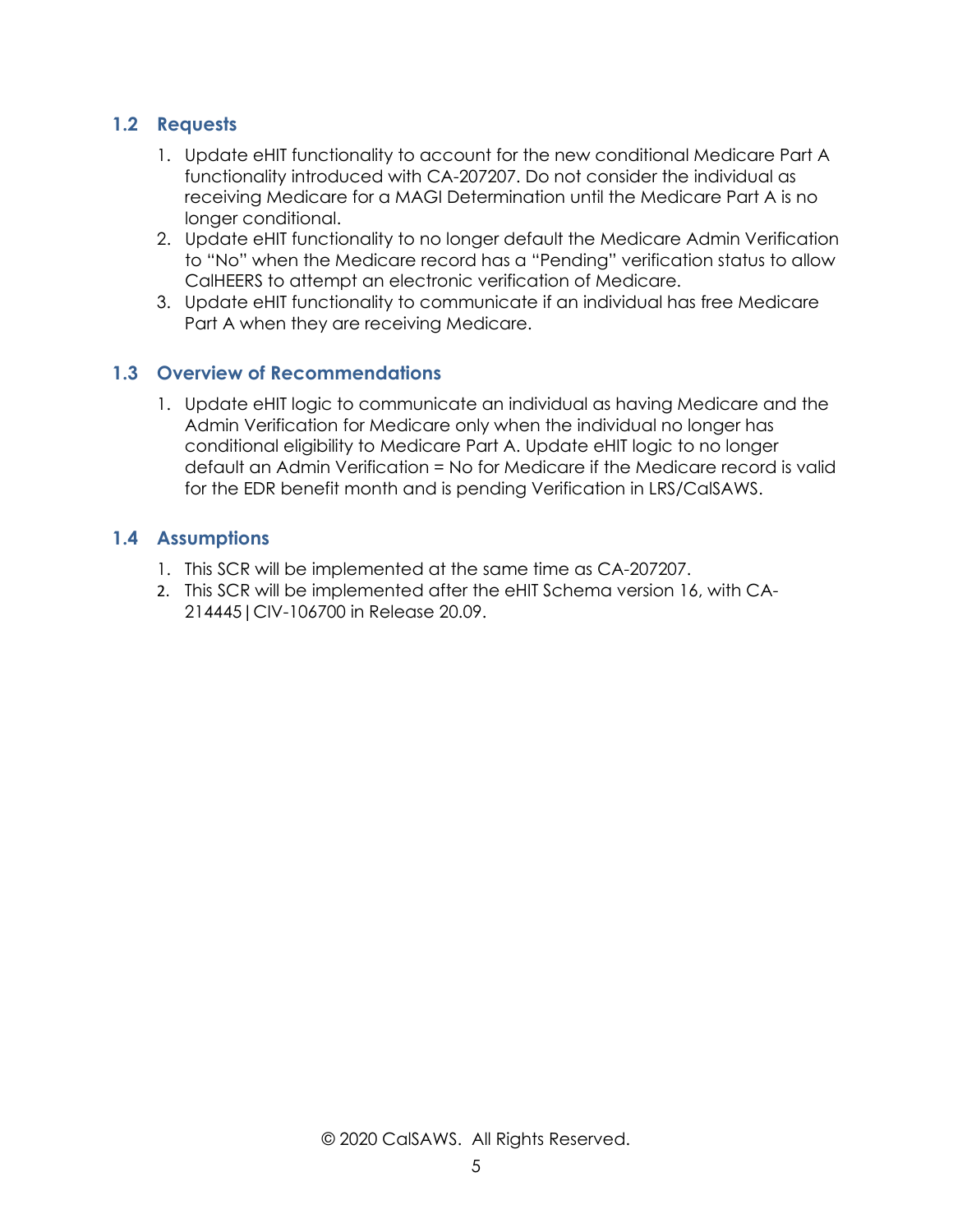#### <span id="page-5-0"></span>**2 RECOMMENDATIONS**

#### <span id="page-5-2"></span><span id="page-5-1"></span>**2.1 eHIT**

#### **2.1.1 Overview**

Update eHIT logic to communicate an individual as having Medicare and the Admin Verification for Medicare only when the individual no longer has conditional eligibility to Medicare Part A. Update eHIT logic to no longer default an Admin Verification = No for Medicare if the Medicare record is valid for the EDR benefit month and is pending Verification in LRS/CalSAWS.

#### <span id="page-5-3"></span>**2.1.2 Description of Change**

- 1. Update eHIT logic to communicate the Admin Verification for Medicare (SAWSAdministrativeVerifications = MED) in an EDR for an individual based on the below criteria:
	- a. Send "Yes" when the verified Medicare record never had conditional Medicare Part A or no longer has conditional Medicare Part A.

Send "Yes" if any of the following conditions are true:

- i. Medicare record is effective for the EDR benefit month with "Verified" verification status<mark>, and Medicare record</mark> has a selection in 'Part A Payment Method' or 'Part B Payment Method', and 'Part A Conditional Eligible' is blank or "No" and 'Part A Effective Date' does not exist.
- ii. Medicare record is effective for the EDR benefit month with "Verified" verification status<mark>, and Medicare record</mark> has a selection in 'Part A Payment Method' or 'Part B Payment Method', and EDR benefit month is on or after 'Part A Effective Date'.
- b. Do not send a Medicare Admin Verification when the Medicare record has a "Pending" verification status and the Medicare Part A was not indicated as conditional or is after the conditional Medicare Part A period.

Do not send if any of the following conditions are true:

i. Medicare record is effective for the EDR benefit month with "Pending" verification status, and Medicare record has a selection in 'Part A Payment Method' or 'Part B Payment Method', and the EDR benefit month is on or after 'Part A Effective Date'.

© 2020 CalSAWS. All Rights Reserved.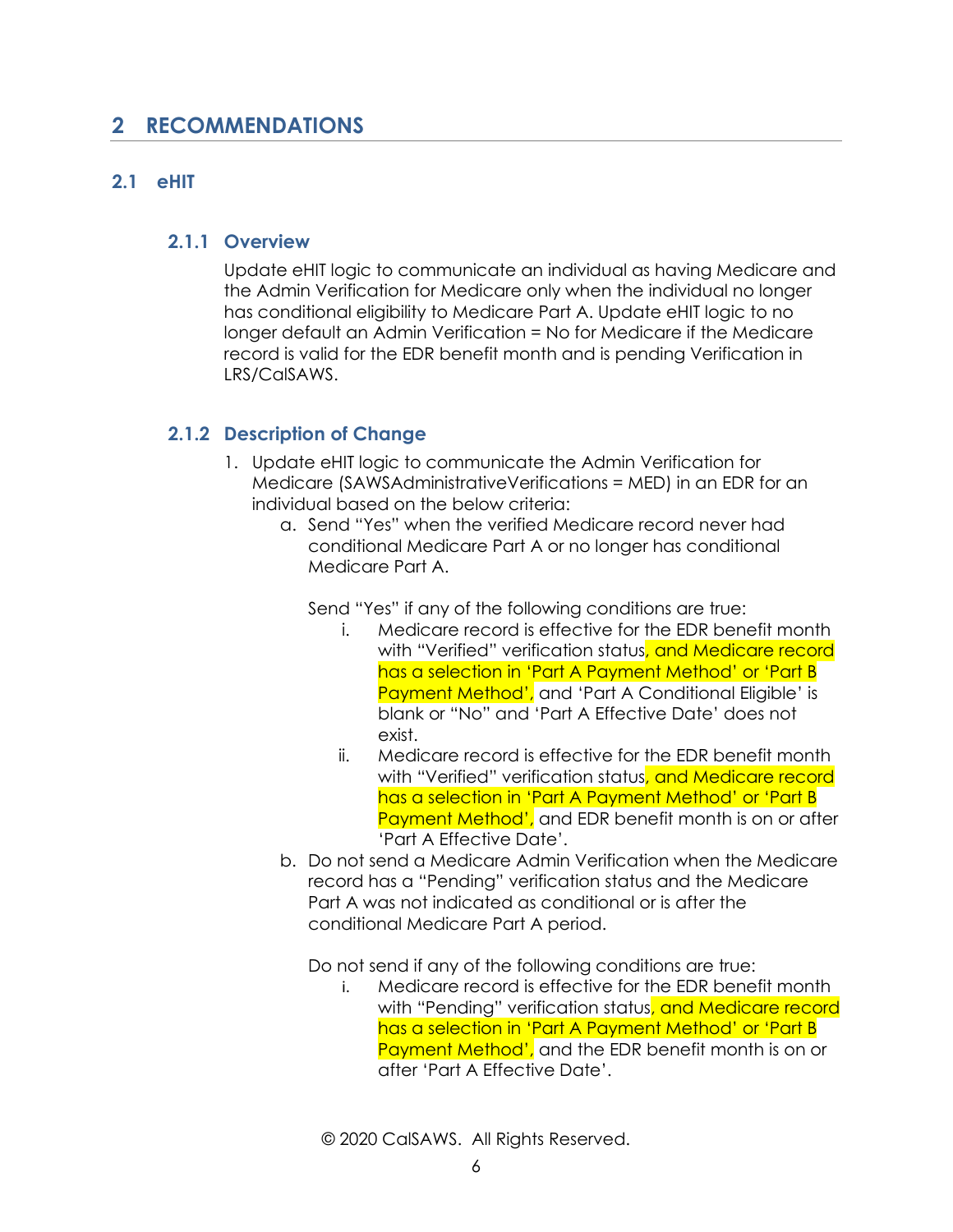- ii. Medicare record is effective for the EDR benefit month with "Pending" verification status, and Medicare record has a selection in 'Part A Payment Method' or 'Part B Payment Method', and 'Part A Conditional Eligible' is blank or "No" and 'Part A Effective Date' does not exist.
- c. Otherwise, send "No".

#### © 2020 CalSAWS. All Rights Reserved.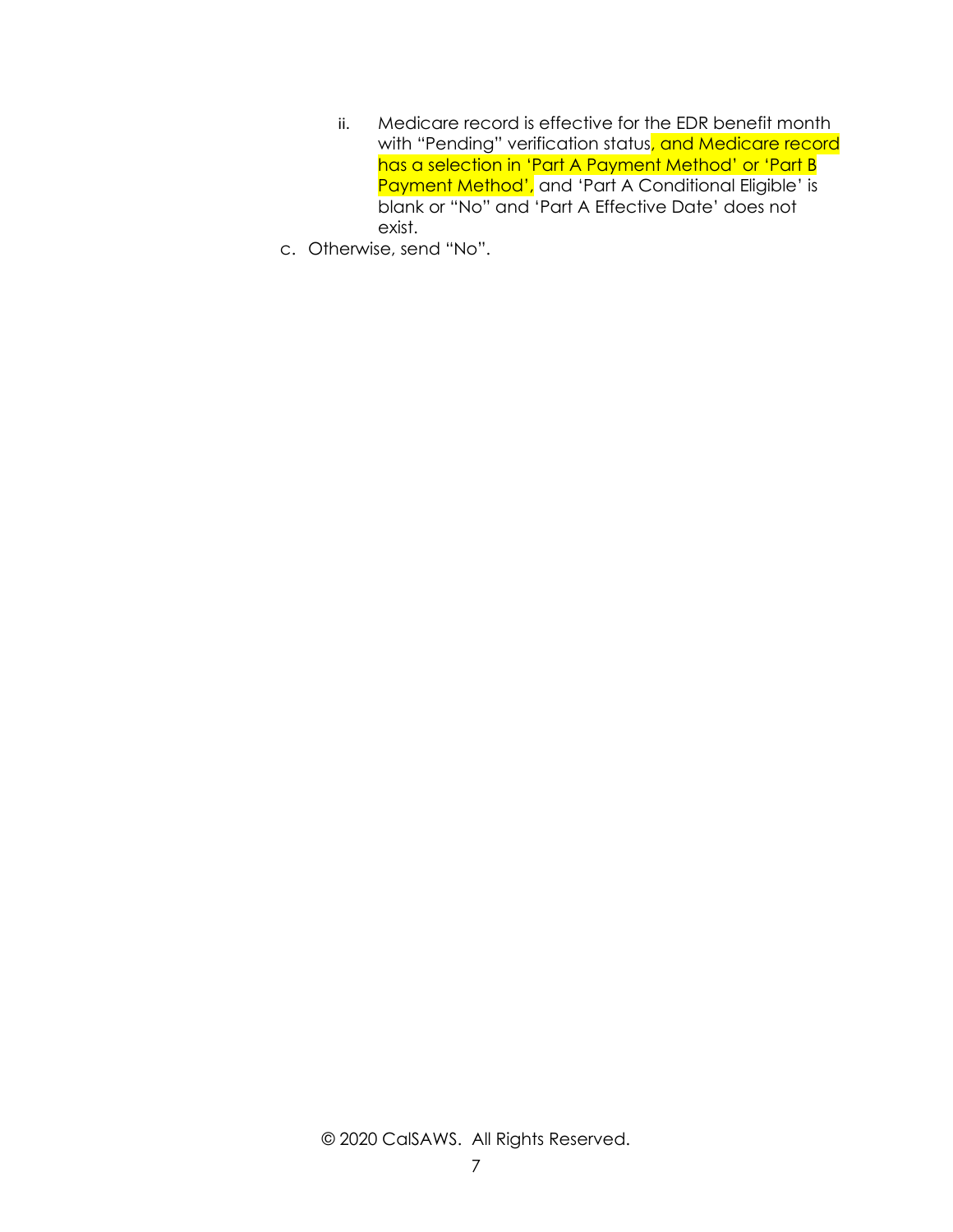2. Update eHIT logic to send that the individual is attesting to receiving Medicare in an EDR when the Medicare Part A was not indicated as conditional or is after the conditional Medicare Part A period.

Send 'Current or Offered Health Program' as "Medicare" (HaveOrOfferedOtherHealthProg = MC) if either of the following are true: based on the below criteria:

- a. Medicare record is effective for the EDR benefit month and Medicare record has a selection in 'Part A Payment Method' or 'Part B Payment Method' and 'Part A Effective Date' does not exist.
- b. Medicare record is effective for the EDR benefit month and Medicare record has a selection in 'Part A Payment Method' or 'Part B Payment Method' and the EDR benefit month is on or after the 'Part A Effective Date'.
- 3. Update eHIT logic to send that an individual with 'Current or Offered Health Program' as "Medicare" has free Medicare Part A in an EDR when the individual is attesting to 'Part A Payment Method' as "Free" and the Medicare Part A was not indicated as conditional or is after the conditional Medicare Part A period. Otherwise, send that the individual does not have free Medicare Part A.
	- a. Send 'Free Medicare Part A' as "Yes" (FreeMedicarePartAInd=Y) when any of the following conditions are true:
		- i. Medicare record is effective for the EDR benefit month and 'Part A Payment Method' selection in the Medicare record is "Free" and 'Part A Effective Date' does not exist.
		- ii. Medicare record is effective for the EDR benefit month and 'Part A Payment Method' selection in the Medicare record is "Free" and EDR benefit month is on or after 'Part A Effective Date'.
	- b. Otherwise, send 'Free Medicare Part A' as "No" (FreeMedicarePartAInd=N)

**Technical Note:** The current functionality for an individual attesting to some other health care (the EDR includes 'Current or Offered Health Program' as "None of the Above") the 'Free Medicare Part A' will be sent as "No" (FreeMedicarePartAInd=N). There is no change to this functionality.

#### <span id="page-7-0"></span>**2.1.3 Interface partner**

**CalHEERS**